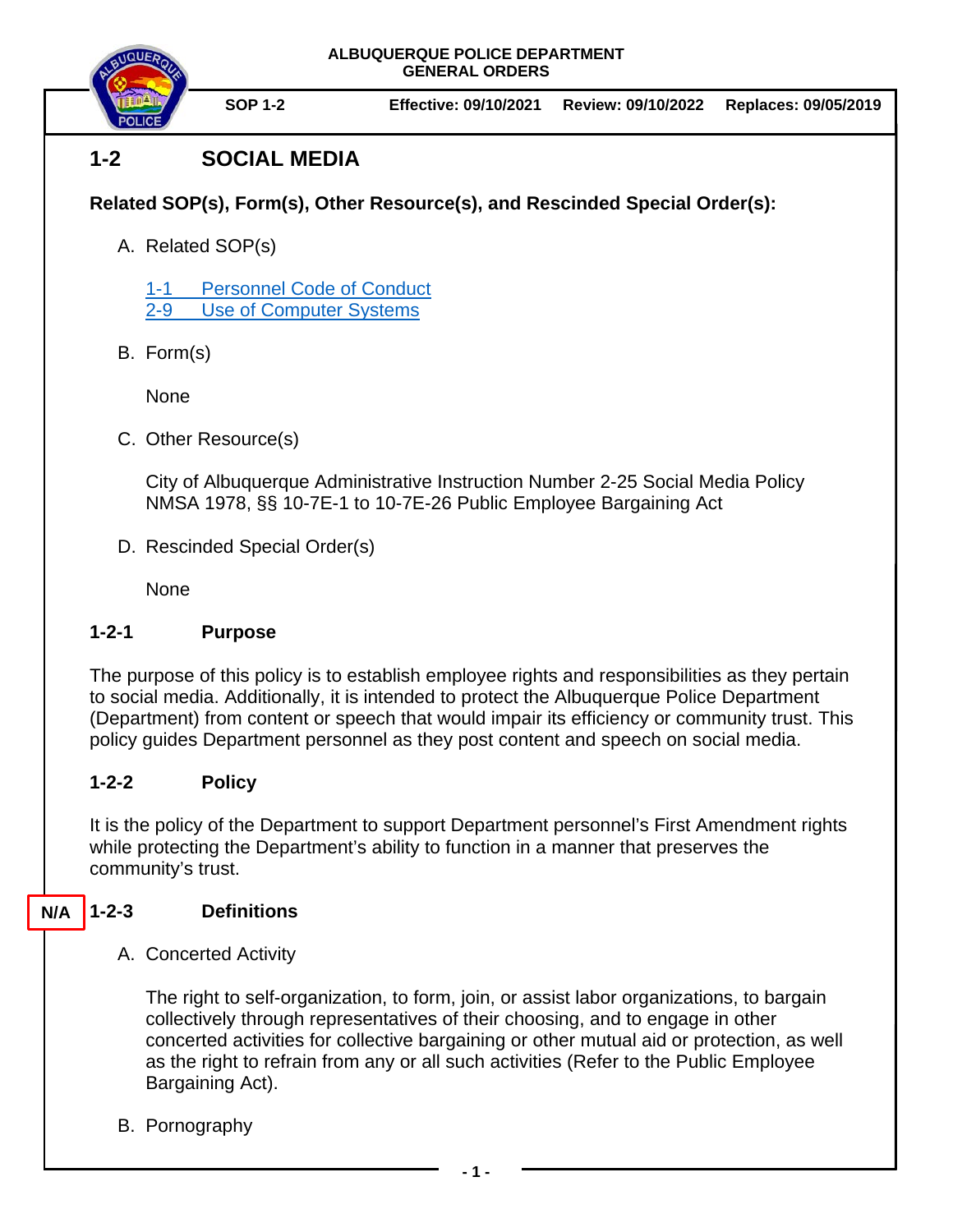

**SOP 1-2 Effective: 09/10/2021 Review: 09/10/2022 Replaces: 09/05/2019**

Printed or visual material containing the explicit description or display of sexual organs or activity, intended to stimulate erotic rather than aesthetic or emotional feelings.

C. Protected Classes

A group of people with a common characteristic who are legally protected from discrimination. In this section, protected classes are race, color, national origin, religion, sex, age, citizenship status, sexual orientation, gender identity, and serious medical condition.

#### D. Public Domain

Inventions and creative works that are not protected by intellectual-property rights and are therefore available for anyone.

E. Social Media

A category of internet-based resources that integrate user-generated content and user participation. This includes, but is not limited to, social network sites, microblogging sites, photo, and video sharing sites, wikis, blogs, and news sites.

F. Substantive Speech

Expression or communication of thoughts or opinions in spoken words, in writing, by expressive conduct, symbolism, photographs, video, or related forms of communication. A "like" or response to a post is considered substantive speech. Clicking on the like button suggests that the user concurs, supports, or agrees with the speech. Similar responses such as up voting, down voting, or using an emoji are speech in favor of or against a post.

## **1-2-4 Rules and Responsibilities**

## A. Permitted Social Media Use

**6**

- 1. Department personnel may speak out on issues of public concern when acting as a private person. Department personnel shall include a disclaimer if they are commenting on City business in their personal capacity and state the comments represent their own opinions and do not represent those of the City.
- 2. If social media use can be associated or identified as relating to the Department or its personnel, that use should conform to the mission statement of the Department, as well as the values and code of conduct of the Department. Individual employees shall be responsible for assessing potential social media content to ensure that it contributes to the values of the Department and neither could nor tend to cause harm or disruption to the mission and function of the Department. For any questions regarding the suitability of social media content, the Department PIO shall be contacted prior to any social media posts.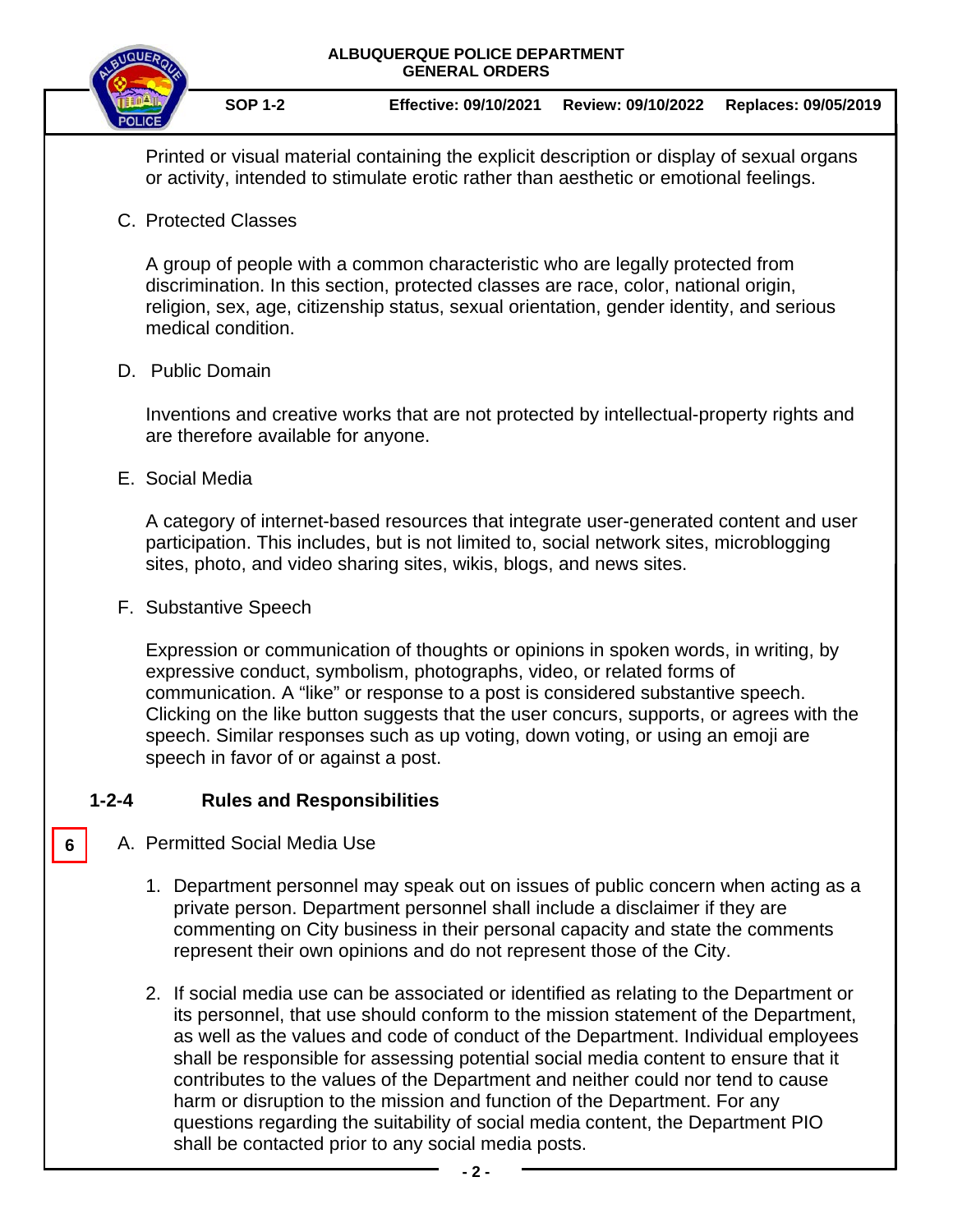

**SOP 1-2 Effective: 09/10/2021 Review: 09/10/2022 Replaces: 09/05/2019**

- 3. It is not possible to list every possible permitted use; therefore, Department personnel should contact their chain of command when they have questions about speech that may violate this Standard Operating Procedure (SOP). Examples of permissible social media uses include, but are not limited to:
	- a. Concerted activity;
	- b. Politics, unless otherwise prohibited;
	- c. Social issues, unless otherwise prohibited;
	- d. Personal issues, unless otherwise prohibited;
	- e. Viewing legal content, adult or otherwise; or
	- f. Linking to and/or re-posting content unless otherwise prohibited.

Department personnel are permitted to administer a Department-authorized website (Refer to SOP Use of Computer Systems, SOP Personnel Code of Conduct, and City of Albuquerque Administrative Instruction Number 2-25 Social Media Policy regarding restrictions on using social media during work hours or using Department-issued equipment for social media).

- 4. Department personnel are permitted to upload, display, and/or distribute on social media photographs of themselves in uniform or display official Department identification, as long as the photographs do not reflect behavior that is otherwise prohibited while on-duty or that violates SOP Personnel Code of Conduct.
	- a. By identifying themselves as a Department employee, they are creating perceptions about the Department. Therefore, the use of titles, logos, or identification as an employee of the Department that creates the impression that the employee is a spokesperson of the Department, without permission of the PIO, is prohibited.

#### B. Prohibited Social Media Use

**6**

- 1. Information posted on personal social media sites can be accessed by a wide audience and Department personnel should be aware of the limited ability to restrict access to posts. Personal social media posts may be viewed, copied, forwarded, printed or otherwise shared with the public, Department personnel, and Department supervisors.
- 2. Department personnel may only express themselves as private persons on matters of public concern to the degree that this expression does not violate the prohibitions in this section. Department personnel shall be mindful that they are public servants and should ensure that their personal social media activities do not interfere with their work or with their workplace environment.
- 3. Posting the below content is prohibited for Department personnel, regardless of whether the post is publicly accessible or not. Department personnel using online aliases or otherwise obscuring their employment and/or identity are still mandated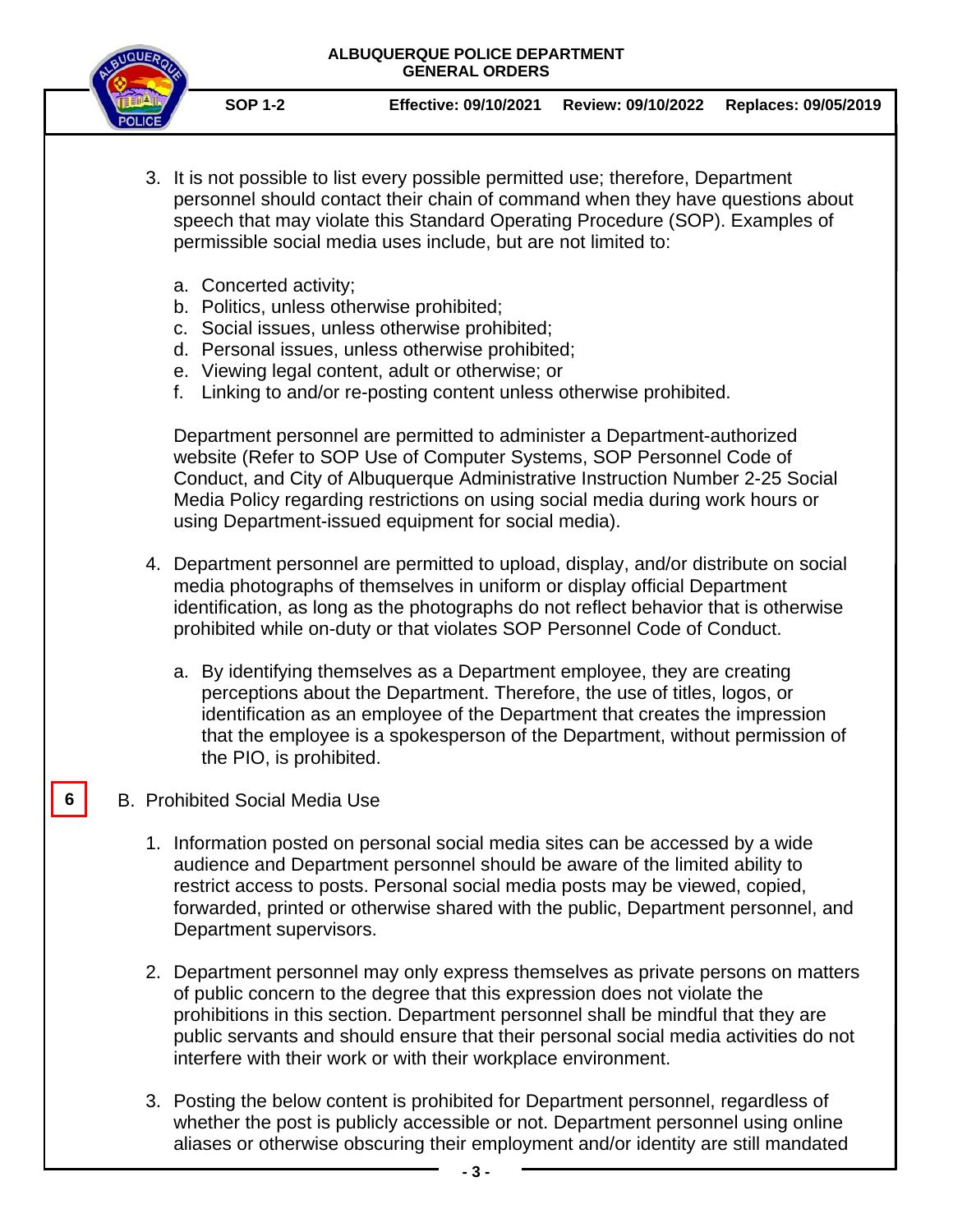